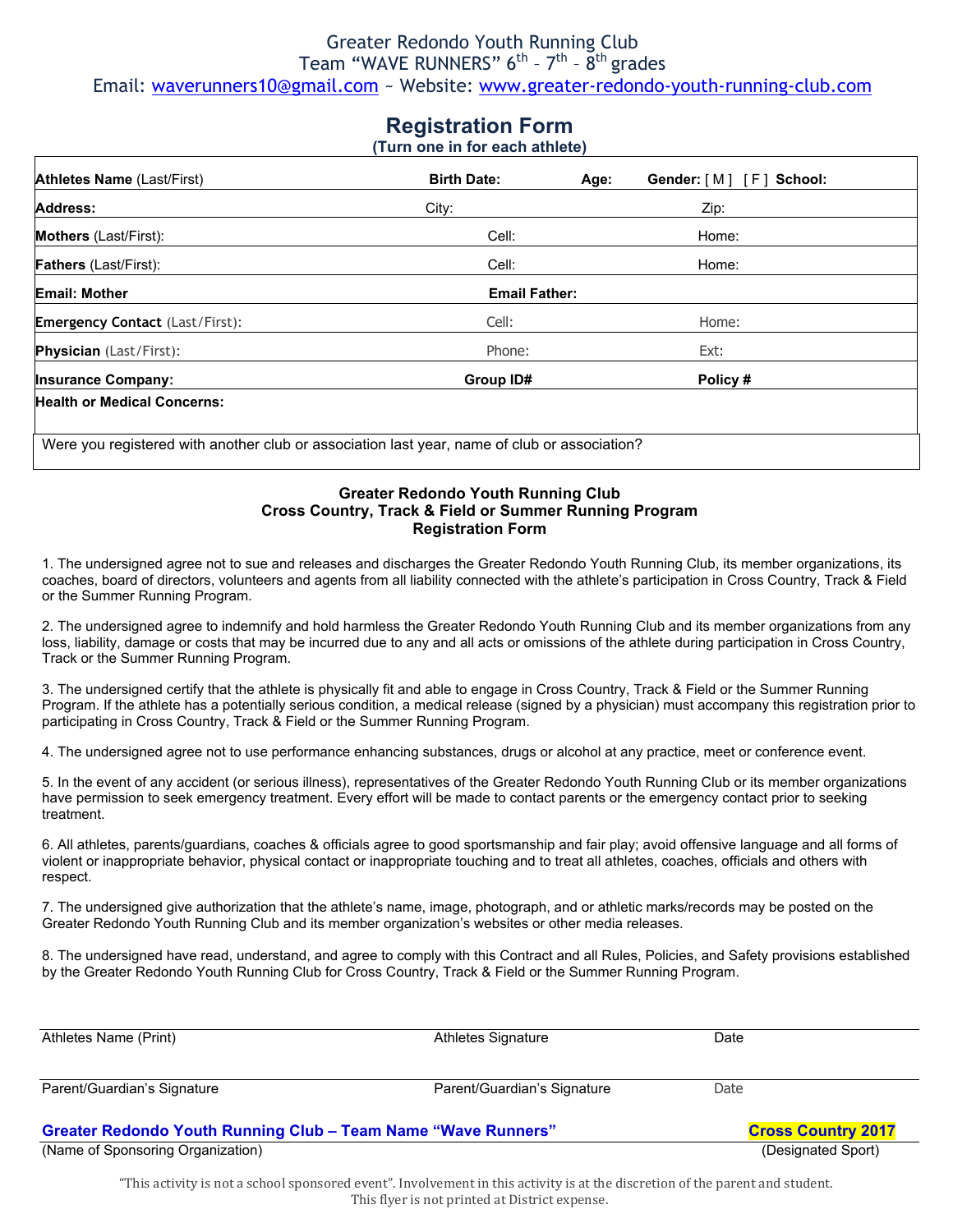#### Waiver and Consent Form **(Turn one in for each athlete)**

I hereby agree to participate as a team member in the sport designated below.

I understand that there are certain risks of injury inherent in the practice and play of this sport, as well as in traveling and other related activities incidental to my participation, and I am willing to assume these risk. I hereby certify that I am fully capable of participating in the designated sport and that I am healthy and have no physical or mental disabilities or infirmities that would restrict full participation in these activities, except as listed below.

\_\_\_\_\_\_\_\_\_\_\_\_\_\_\_\_\_\_\_\_\_\_\_\_\_\_\_\_\_ **HAS** permission to participate in: off grounds neighborhood runs and hill workouts.

(Name of Participant)

DOES NOT HAVE permission to participate in: off grounds neighborhood runs and hill workouts.

(Name of Participant)

In addition to giving full consent for my participation, I do hereby waive, release and hold harmless the organization named below, its officers, coaches, sponsors, supervisors and representatives for any injury that may be suffered by me in the normal course of participation in the designated sport and the activities incidental thereto, whether the result of negligence or any other cause.

| Please list any physical limitations (allergies, hearing, sight or other) |  |
|---------------------------------------------------------------------------|--|
|                                                                           |  |

| (Participants Name Print)          | (Date)                                                               |         |                           |
|------------------------------------|----------------------------------------------------------------------|---------|---------------------------|
| (Participant's Signature)          | (Date)                                                               |         |                           |
| (Parent /Legal Guardian Print)     | (Date)                                                               |         |                           |
| (Parent /Legal Guardian Signature) | (Date)                                                               |         |                           |
| (Street Address)                   | (City)                                                               | (State) | (Zip)                     |
|                                    | <b>Greater Redondo Youth Running Club - Team Name "Wave Runners"</b> |         | <b>Cross Country 2017</b> |
| (Name of Sponsoring Organization)  |                                                                      |         | (Designated Sport)        |

"This activity is not a school sponsored event". Involvement in this activity is at the discretion of the parent and student. This flyer is not printed at District expense.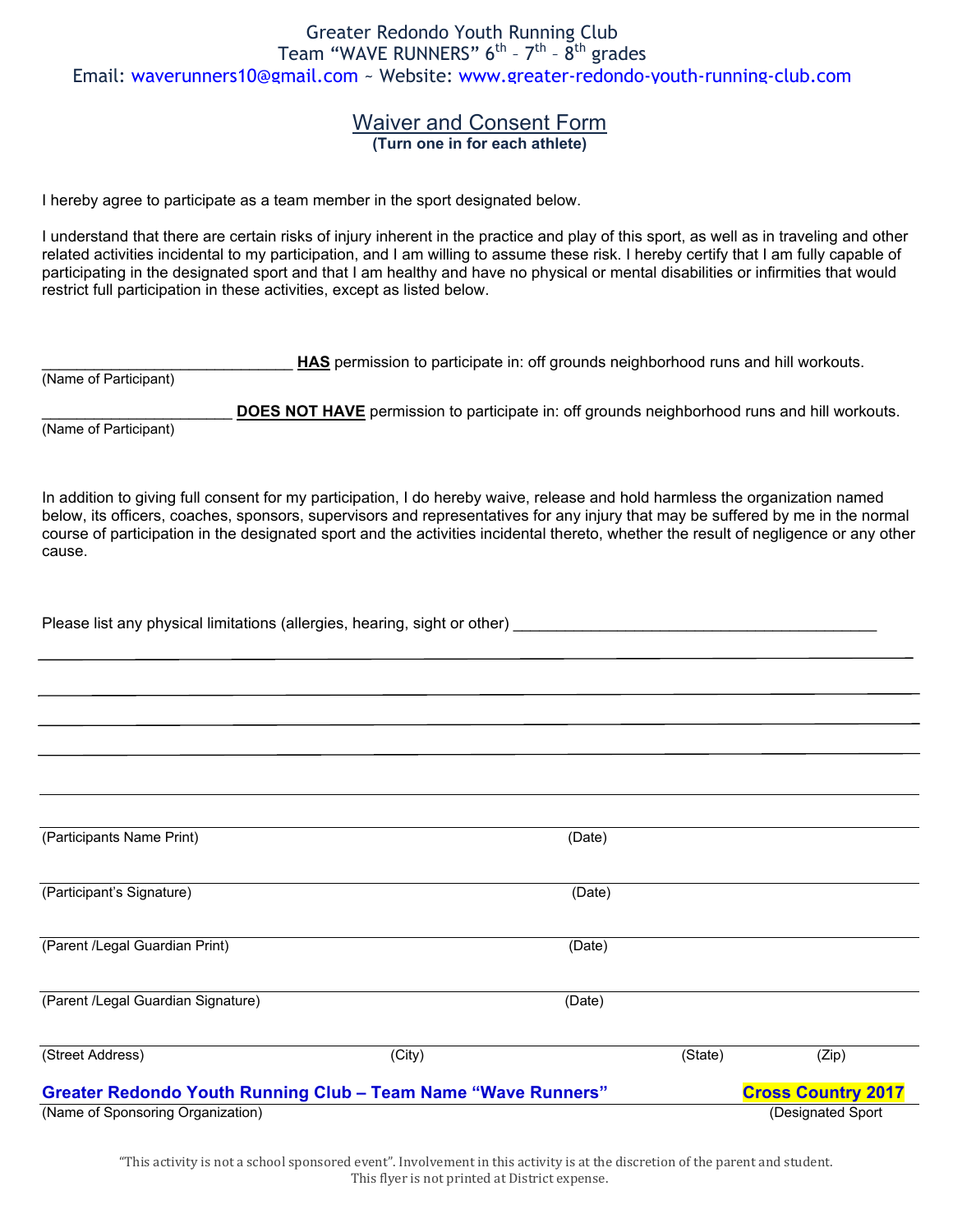## **"Wave Runners" Running Clubs Pledge**

## **~Every runner and parent will be required to read and sign this pledge~**

#### *Keep This Page for your records*

#### **"Runners Pledge"**

I will promise to conduct myself in accordance to the following pledge at all times understanding that there will be consequences if abused.

I pledge to treat each runner, coach, volunteers, and parents with:

- 1. *Respect:* Follow coaches' instructions, don't talk back, cell phones are to be put away during practice and use appropriate language.
- 2. *Commitment:* good attitude, work hard, and no excuses.
- 3. *I understand*, the group runs in the neighborhood are a privilege and I will obey the "Rules of the Road" as outlined below.
- *4. I understand*, I sign my name and my name only on the sign in/out sheet at each practice.

Abuse also brings restrictions. Three strike rule. Strike one – Sit by the tree or call home to be picked up, and email to parent. Strike TWO – Sit by the tree or call home to be picked up, and email to parent, Strike THREE - removal from the club for the rest of the season with no refund.

#### **"Rules of the Road"**

- NO HEADPHONES. Use your ears to be aware of your surroundings. Your ears may help you avoid dangers your eyes may miss during runs.
- DO NOT PASS the assigned leader of the group run.
- Remember this is a group run not a race.
- While running on the sidewalk, travel on the right and pass on the left.
- Never run more than two abreast.
- Alert pedestrians when you are passing them don't assume they are aware of their surroundings. A simple "on your left" warning will suffice.
- Be alert to blind driveways. Stop to make sure cars are not backing out.
- STOP AT ALL STOP SIGNS. And ensure oncoming traffic yields to you before proceeding across a road. Don't assume cars will stop if you are entering a cross walk.
- Look both ways before crossing. Be sure the driver of a car acknowledges your right-of-way before crossing in front of a vehicle. Obey traffic signals.
- Respect private property along your route. Stay on sidewalks. Do not run on lawns or flowerbeds.
- Always stay alert and aware of what's going on around you.

| <b>Greater Redondo Youth Running Club - Team Name "Wave Runners"</b> | <b>Cross Country 2017</b> |
|----------------------------------------------------------------------|---------------------------|
| (Name of Sponsoring Organization)                                    | (Designated Sport)        |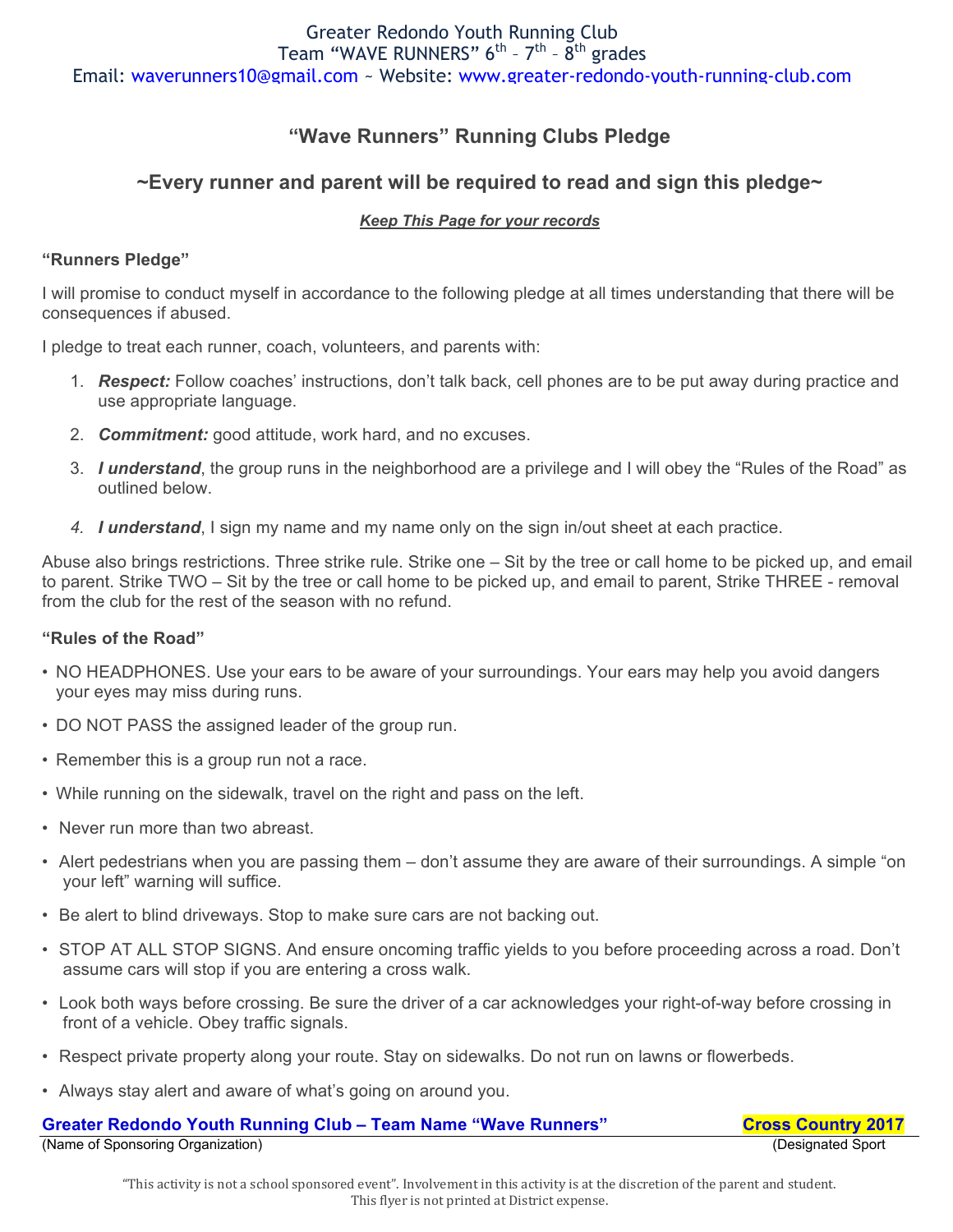## **"Wave Runners" Running Clubs Pledge Cross Country Season Contract 2017**

## *Return this Page Only Keep the runners pledge guidelines for your record*

(**Participants** first and last name)

 $I, \, \, \dots \, \, \dots \, \, \dots \, \, \dots$ 

 $\mathsf{I}, \mathsf{I}, \mathsf{I}$ 

I have read the running clubs pledge and understand the requirements for being a part of the "Wave Runners" Running Club.

I commit to being an active, productive, and positive member of the Wave Runners Running Club. I understand that failing to meet these requirements will result in possible dismissal from the club.

| Participants Name (print) |  |
|---------------------------|--|
|                           |  |

Participants Signature \_\_\_\_\_\_\_\_\_\_\_\_\_\_\_\_\_\_\_\_\_\_\_\_\_\_\_\_\_\_\_\_\_\_\_\_\_\_\_\_\_\_\_\_Date\_\_\_\_\_\_\_\_\_\_\_

(**Parents** first and last name)

I understand my son/daughter are to sign in and sign out at each practice they attend.

I am aware that group runs and hill workouts are on public and private roads.

I am aware that my son/daughter should follow the legal requirements of all pedestrians while running. I understand that the coaches will provide supervision during these training activities, but that it is not the responsibility of the coaches to directly supervise every runner at all times.

|                                 | Date                  |
|---------------------------------|-----------------------|
|                                 | Date                  |
| Mothers contact numbers - Cell: | Home: _______________ |
| Fathers contact numbers - Cell: | Home:                 |

Greater Redondo Youth Running Club - Team Name "Wave Runners" Cross Country 2017

(Name of Sponsoring Organization) (Designated Sport

"This activity is not a school sponsored event". Involvement in this activity is at the discretion of the parent and student. This flyer is not printed at District expense.